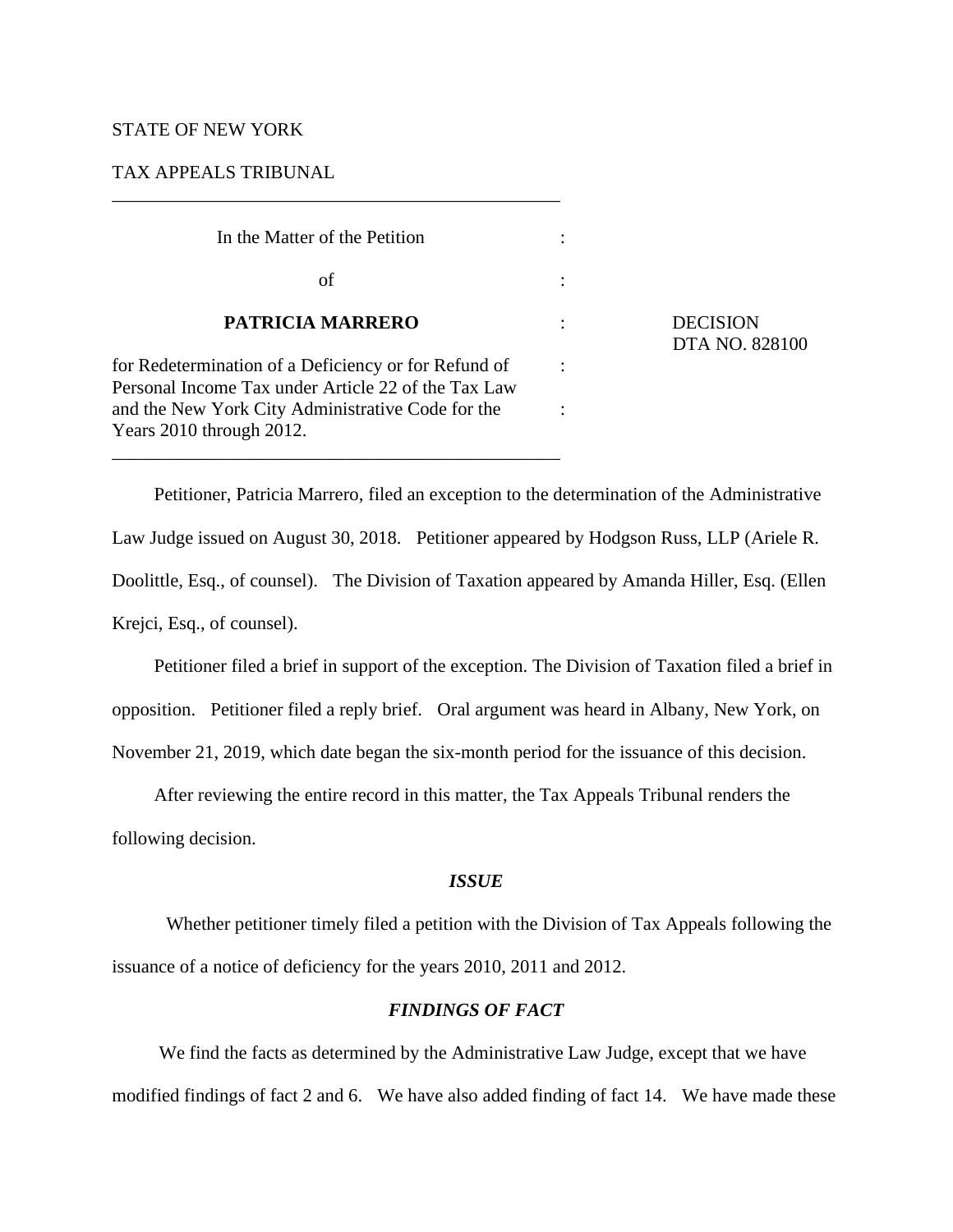changes to more fully reflect the record. The Administrative Law Judge's findings of fact, the modified findings of fact and the additional finding of fact appear below.

1. On February 21, 2017, petitioner, Patricia Marrero, filed a petition with the Division of Tax Appeals challenging a notice of deficiency, assessment number L-045564631, dated October 20, 2016 (notice), issued by the Division of Taxation (Division) for the years 2010, 2011 and 2012.

2. On March 30, 2017, the Division of Tax Appeals issued a notice of intent to dismiss petition to petitioner. The parties timely filed responses to the notice of intent. On October 12, 2017, the Administrative Law Judge issued an order withdrawing the notice of intent to dismiss petition because of an inconsistency in the Division's proof of mailing of the notice. Specifically, an affidavit of Melissa Kate Koslow, a supervisor in the Division's mail room, asserted that the notice was mailed on August 22, 2016. That assertion was expressly based on a review of the CMR and the affidavit of Division employee Mary Ellen Nagengast regarding the Division's general practice and procedure for processing statutory notices, each of which indicated an October 20, 2016 mailing date. The October 12, 2017 order also directed the Division to file its answer within 75 days.

- 3. The Division filed an answer on December 6, 2017.
- 4. On December 15, 2017, petitioner filed an amended petition.
- 5. On March 25, 2018, the Division filed an amended answer.

6. The Division brought a motion dated March 26, 2018, seeking an order dismissing the petition, or in the alternative, summary determination in the above-referenced matter pursuant to sections 3000.5, 3000.9 (a) and 3000.9 (b) of the Rules of Practice and Procedure of the Tax Appeals Tribunal (rules of practice and procedure). In support of its motion and to show proof

−2−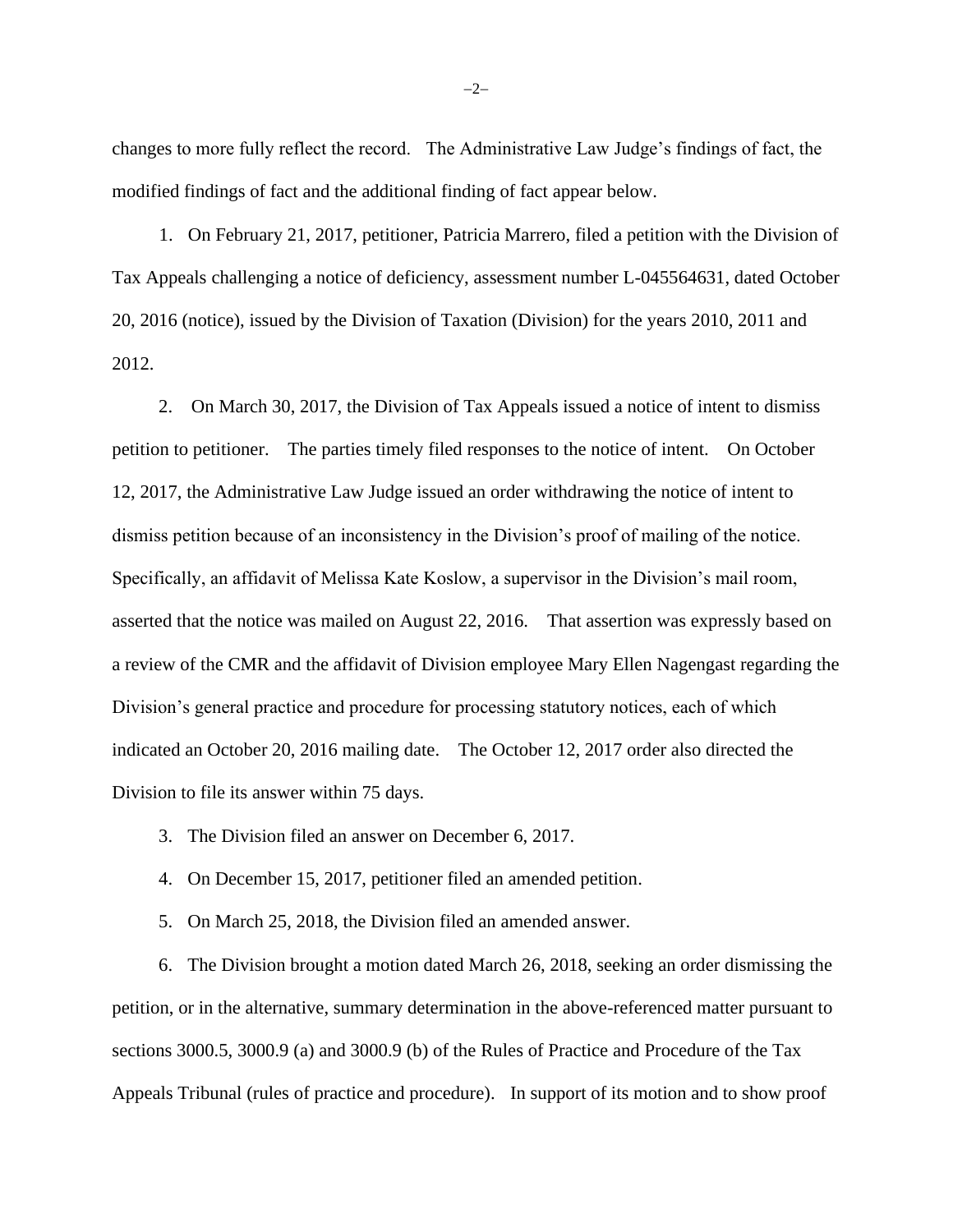of proper mailing of the October 20, 2016 notice, the Division provided the following with its motion papers, among other documents: (i) an affidavit of Ellen K. Roach, a senior attorney employed in the Office of Counsel of the Division, dated March 26, 2018; (ii) an affidavit, dated March 9, 2018, of Deena Picard, a Data Processing Fiscal Systems Auditor 3 and Acting Director of the Division's Management Analysis and Project Services Bureau (MAPS); (iii) a "Certified Record for Presort Mail - Assessments Receivable" (CMR) postmarked October 20, 2016; (iv) an affidavit, dated March 12, 2018, of Fred Ramundo, a supervisor in the Division's mail room; (v) a copy of a notice of deficiency, number L-045564631, dated October 20, 2016, and mailing cover sheet addressed to petitioner at 321 Moroe Street, Apt 3, Hoboken, New Jersey 07030; (vi) a copy of a notice of deficiency, number L-045564631, dated October 20, 2016, and mailing cover sheet addressed to R Becerra, as petitioner's then-representative, at 302 7th Street, Hoboken, New Jersey 07030; and (vii) a copy of petitioner's e-filed resident income tax return for the year 2015, dated April 13, 2016 and filed on April 16, 2016. Petitioner's 2015 return lists the same Hoboken, New Jersey, address for petitioner as that listed on the subject notice. Petitioner's 2015 return also lists petitioner's then-representative as Ray Becerra at the same address listed on the copy of the subject notice sent to the representative. Ms. Roach avers that petitioner's 2015 return was the last return filed with the Division by petitioner before said notice was issued and that the address listed thereon was petitioner's last known address.

7. The affidavit of Deena Picard, who has been a Data Processing Fiscal Systems Auditor 3 since February 2006 and has been Acting Director of MAPS since May 2017, sets forth the Division's general practice and procedure for processing statutory notices. Ms. Picard is the Acting Director of MAPS, which is responsible for the receipt and storage of CMRs, and is familiar with the Division's Case and Resource Tracking System (CARTS) and the Division's

−3−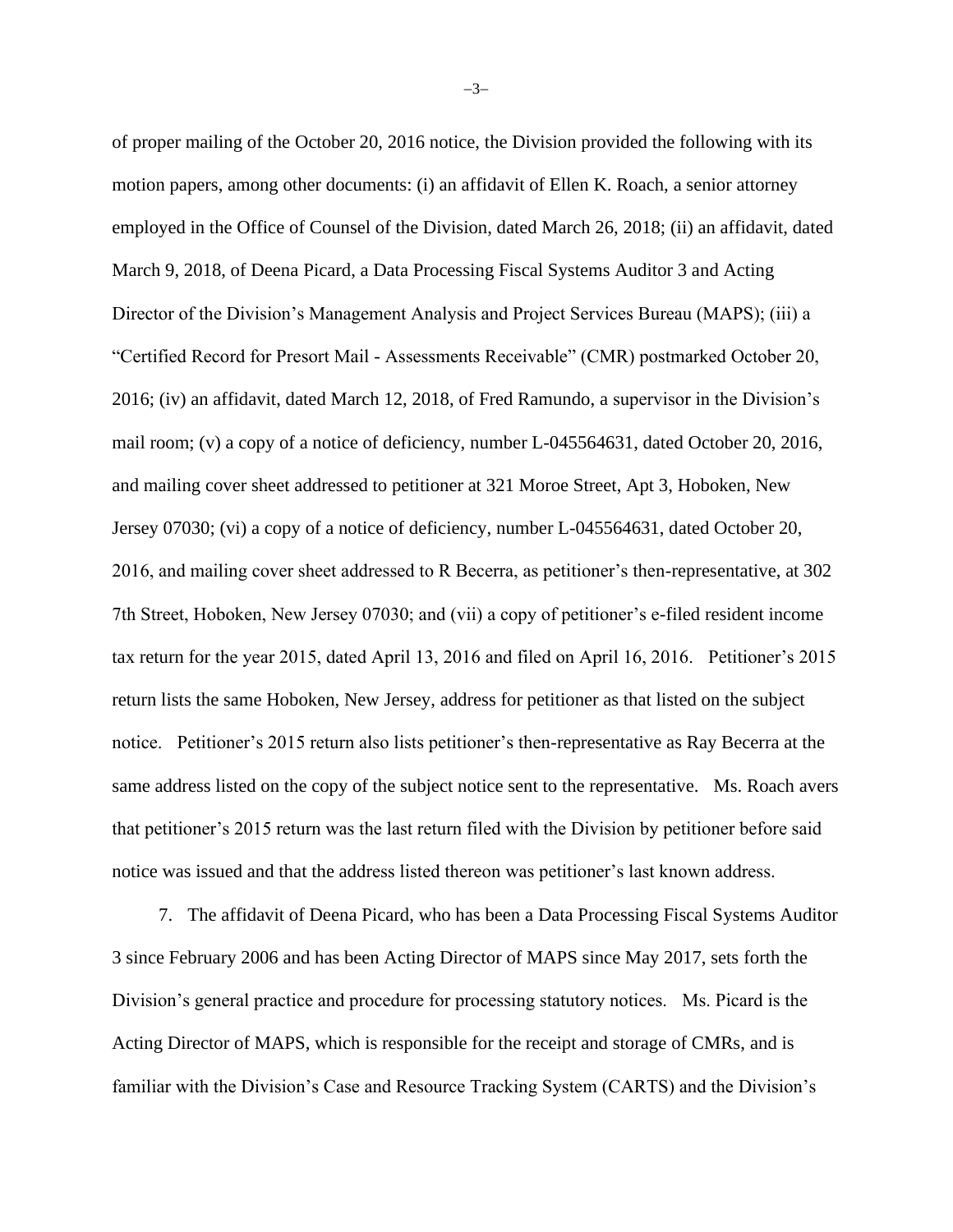past and present procedures as they relate to statutory notices. Statutory notices are generated from CARTS and are predated with the anticipated date of mailing. Each page of the CMR lists an initial date that is approximately 10 days in advance of the anticipated date of mailing. Following the Division's general practice, this date was manually changed on the first and last page of the CMR in the present case to the actual mailing date of "10/20/16." In addition, as described by Ms. Picard, generally all pages of the CMR are banded together when the documents are delivered into possession of the United States Postal Service (USPS) and remain so when returned to the Division. The pages of the CMR stay banded together unless otherwise ordered. The page numbers of the CMR run consecutively, starting with "PAGE: 1," and are noted in the upper right corner of each page.

8. All notices are assigned a certified control number. The certified control number of each notice is listed on a separate one-page mailing cover sheet, which also bears a bar code, the mailing address and the Departmental return address on the front, and taxpayer assistance information on the back. The certified control number is also listed on the CMR under the heading entitled "Certified No." The CMR lists each notice in the order the notices are generated in the batch. The assessment numbers are listed under the heading "Reference No." The names and addresses of the recipients are listed under "Name of Addressee, Street, and PO Address." Additionally, according to the Picard affidavit, the last page of the CMR lists the total number of pieces of mail, as well as the total amount of postage and fees.

9. The CMR in the present matter consists of 22 pages and lists 240 certified control numbers along with corresponding assessment numbers, names and addresses. Each page of the CMR includes 11 such entries except page 22, which contains 9 entries. Ms. Picard notes that the copy of the CMR that is attached to her affidavit has been redacted to preserve the

−4−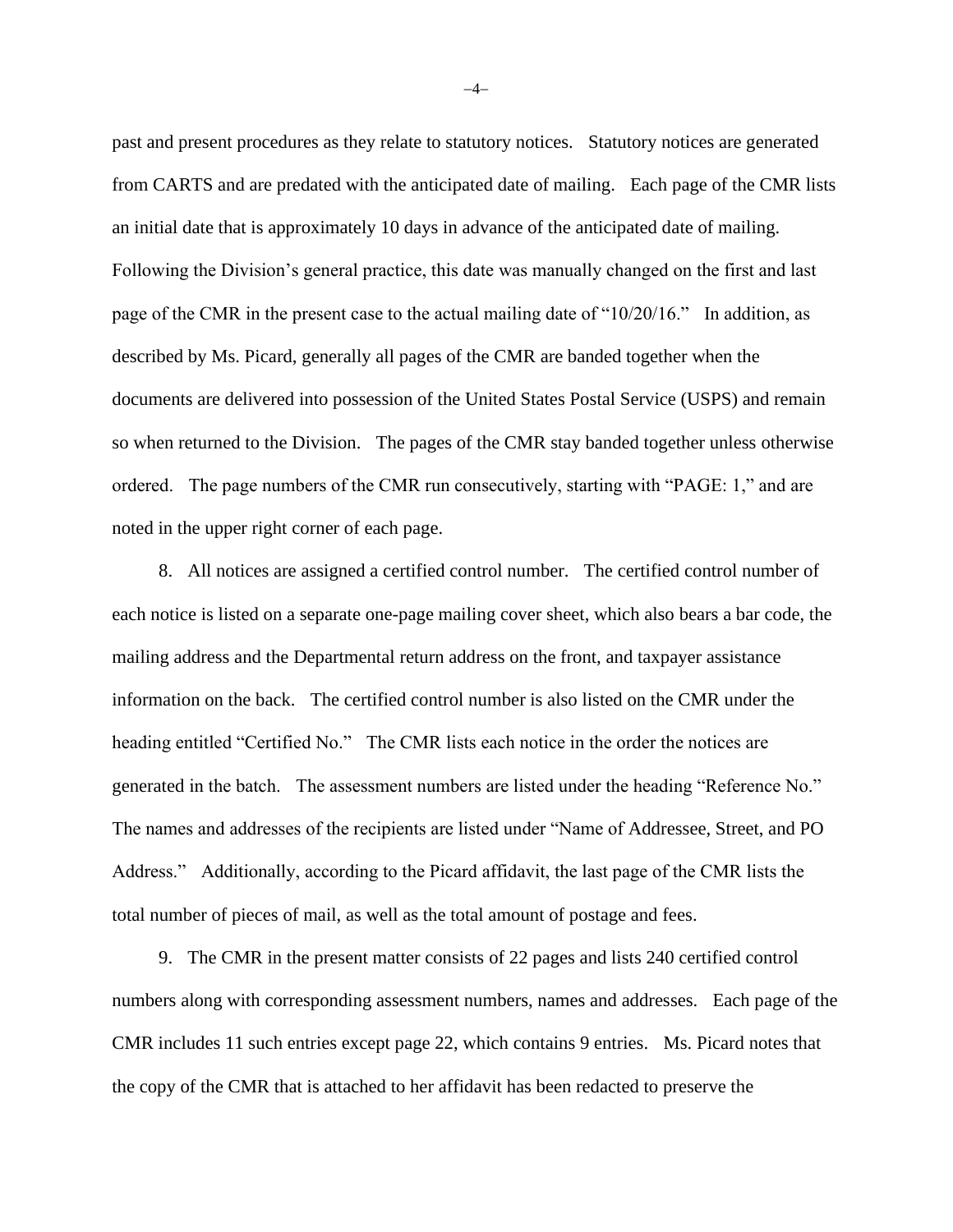confidentiality of information relating to taxpayers who are not involved in this proceeding. A USPS representative affixed a postmark dated October 20, 2016 to each page of the CMR, wrote and circled the number "240" on page 22 next to the heading "Total Pieces Received at Post Office" and initialed or signed page 22. Ms. Picard adds that the total number of statutory notices mailed pursuant to the CMR was 240.

10. Page 1 of the CMR indicates that a notice of deficiency with certified control number 7104 1002 9730 0036 3491 and reference number L-045564631 was mailed to "MARRERO-PATRICIA" at the Hoboken, New Jersey, address listed on the subject notice of deficiency. The corresponding mailing cover sheet, attached to the Picard affidavit as exhibit "B," bears this certified control number and the name "MARRERO-PATRICIA" and address as noted.

11. Additionally, page 1 of the CMR indicates that a notice of deficiency with certified control number 7104 1002 9730 0036 3507 and reference number L-045564631 was mailed to "R BECERRA" at 302 7th Street, Hoboken, New Jersey. The corresponding mailing cover sheet, attached to the Picard affidavit as exhibit "B," bears this certified control number and the name "R BECERRA" and address as noted.

12. The affidavit of Fred Ramundo, a supervisor in the mail room since 2013 and currently a Stores and Mail Operations Supervisor, describes the Division's mail room's general operations and procedures. Mr. Ramundo attests that he is familiar with the Division's present and past office procedures as related to statutory notices, and that these procedures have remained essentially unchanged since approximately 1992. The mailroom receives the notices and places them in an "Outgoing Certified Mail" area. Mr. Ramundo confirms that a mailing cover sheet precedes each notice. A staff member receives the notices and mailing cover sheets and operates a machine that puts each notice and mailing cover sheet into a windowed envelope.

−5−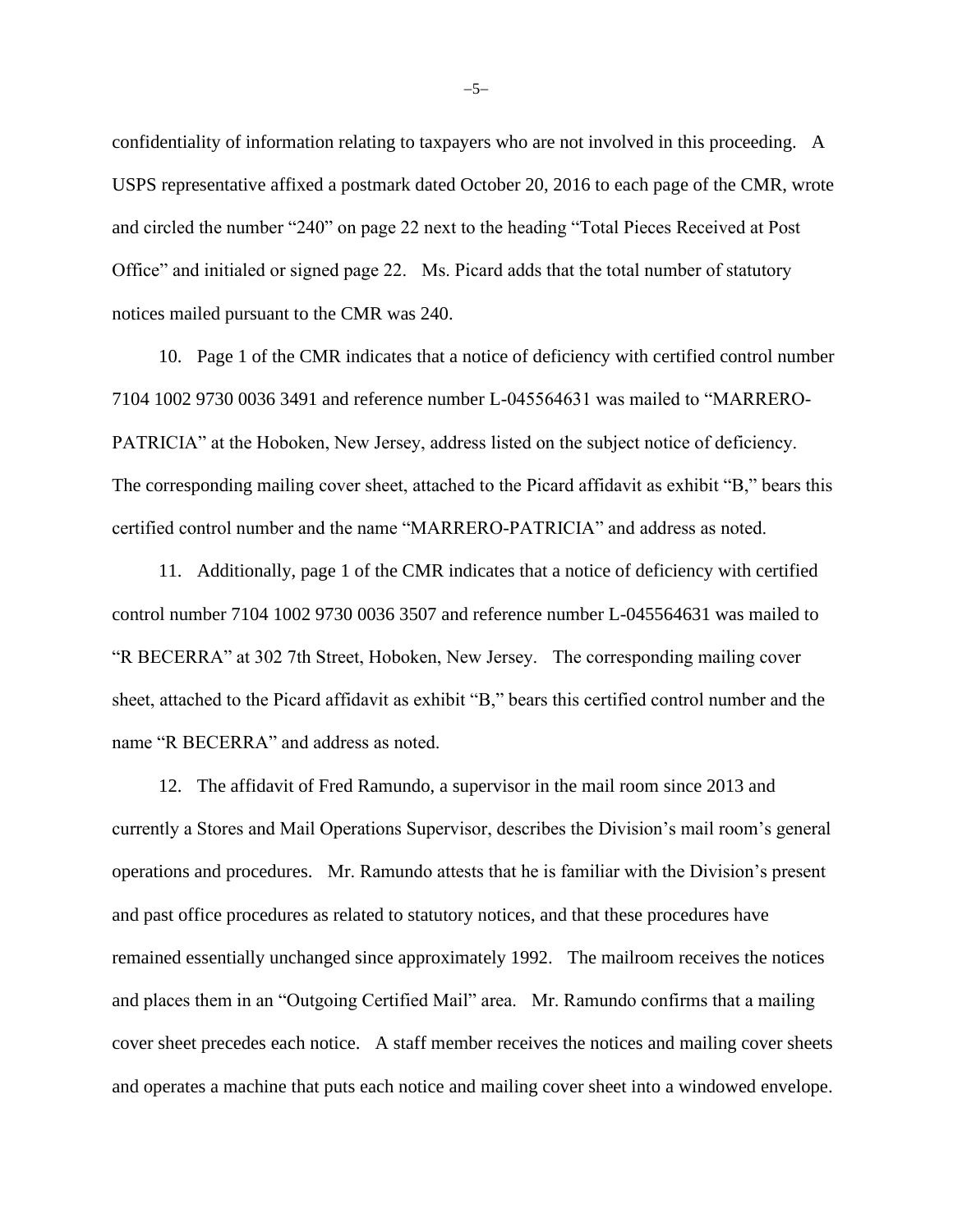Staff members then weigh, seal and place postage on each envelope. The first and last pieces of mail are checked against the information on the CMR. A clerk then performs a random review of up to 30 pieces listed on the CMR, by checking those envelopes against the information listed on the CMR. The CMR has been stamped "Post Office Hand write total # of pieces and initial. Do Not stamp over written areas." A staff member then delivers the envelopes and the CMR to one of the various USPS branches located in the Albany, New York, area. A USPS employee affixes a postmark and places his or her initials or signature on the CMR, indicating receipt by the post office. The mail room further requests that the USPS either circle the total number of pieces received or indicate the total number of pieces received by writing the number on the CMR. Each page of the CMR in exhibit "A" of the Picard affidavit contains a USPS postmark with a date of October 20, 2016. On page 22, corresponding to "Total Pieces and Amounts," is the preprinted number 240 and next to "Total Pieces Received At Post Office" is the handwritten and circled entry "240." There is a set of initials or a signature on page 22.

13. Mr. Ramundo further states that based on his review of the Picard affidavit and exhibits attached thereto, and his personal knowledge of the procedures of the mail room, he can attest that on October 20, 2016, an employee of the mail room delivered one piece of certified mail addressed to "MARRERO-PATRICIA, 321 MOROE STREET APT. 3, HOBOKEN, NJ 07030" and one piece of certified mail addressed to "R BECERRA, 302 7TH STREET, HOBOKEN, NJ 07030" to the USPS in Albany, New York, in sealed postpaid windowed envelopes for delivery by certified mail.

14. Petitioner filed a response to the Division's motion and filed a cross-motion for summary determination in her favor pursuant to sections 3000.5 and 3000.9 of the rules of practice and procedure. In support of her response and cross-motion, petitioner submitted,

−6−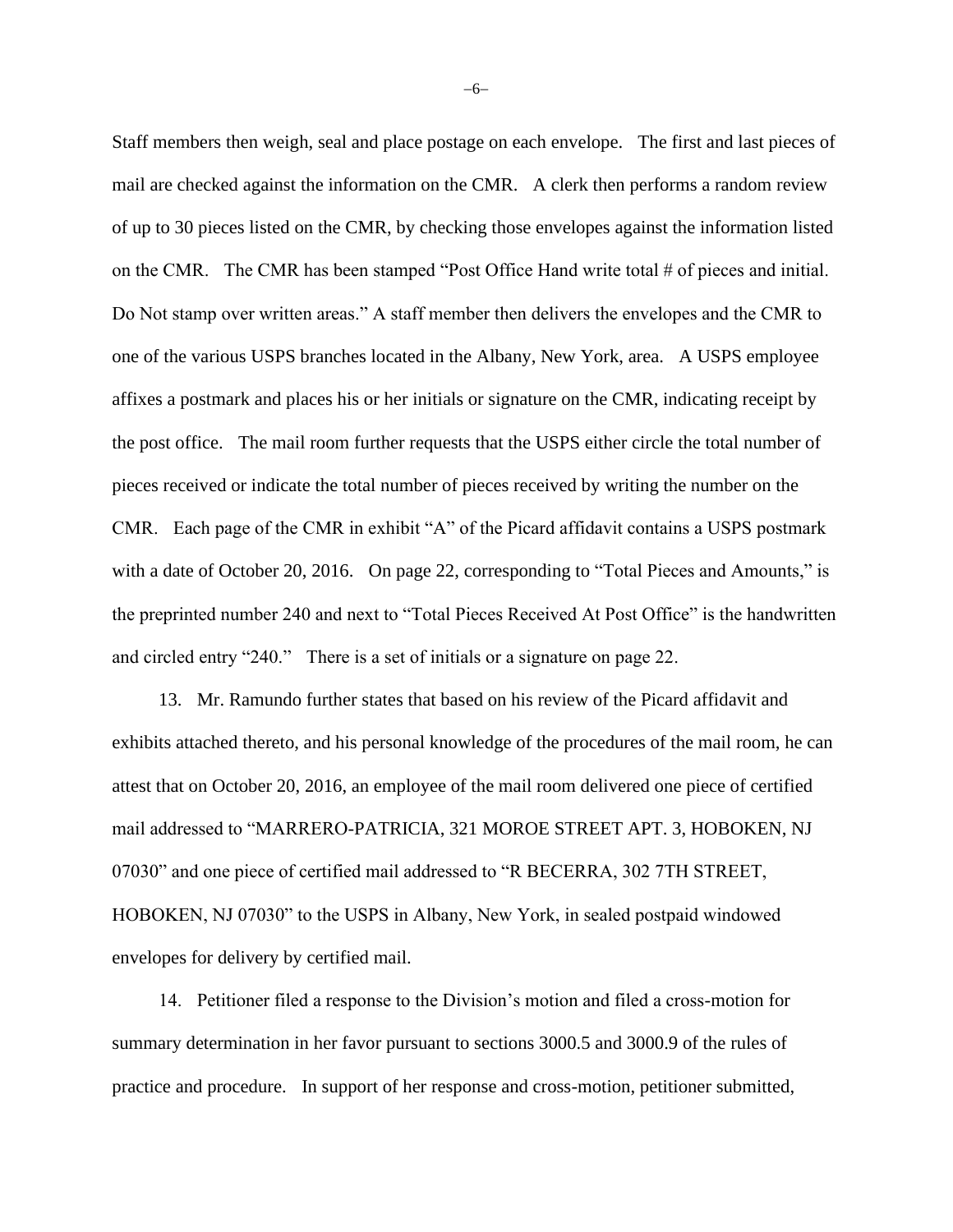among other items, a printout purporting to show USPS tracking information for the certified control number associated with the October 20, 2016 notice (tracking number 71041002973000363491) (*see* finding of fact 10).

#### *THE DETERMINATION OF THE ADMINISTRATIVE LAW JUDGE*

The Administrative Law Judge noted that the Division's motion to dismiss, as opposed to its motion for summary determination, was the proper procedure where, as here, the ultimate issue is whether the Division of Tax Appeals has jurisdiction over the petition. The Administrative Law Judge also noted that the standard of review for a motion to dismiss is the same as that of a summary determination motion: either motion may be granted where no material issue of fact exists.

The Administrative Law Judge observed that there is a 90-day statutory time limit to file a petition following the issuance of a notice of deficiency and that the Division bears the burden of establishing that it mailed the notice of deficiency to the taxpayer's last known address using certified or registered mail. The Administrative Law Judge noted the well-established rule that the Division must show its standard mailing procedure and that this procedure was followed in the case under consideration in order to meet this burden.

 The Administrative Law Judge found that the Division's affidavits and its CMR establish both its general mailing procedure and that this procedure was followed in the present case. The Administrative Law Judge also found that the address to which the notice of deficiency was mailed was petitioner's last known address as required. The Administrative Law Judge rejected petitioner's claim that the Division knew or should have known that petitioner had a new address. She noted that the relevant statute places the onus on the taxpayer to inform the Division of any such change and that petitioner had not so informed the Division. The

−7−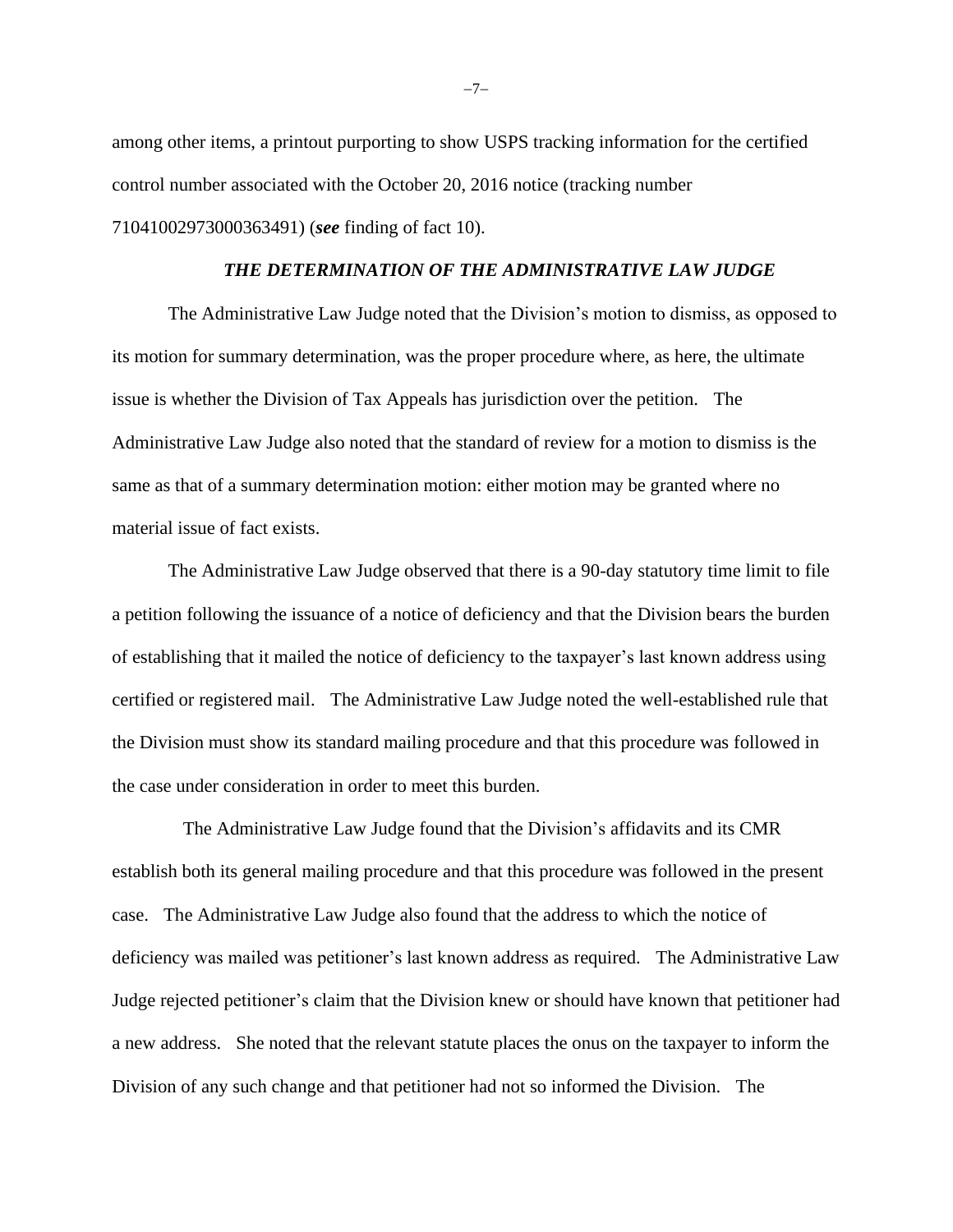Administrative Law Judge thus concluded that the Division proved that the notice of deficiency was properly mailed to petitioner on October 20, 2016.

The Administrative Law Judge dismissed petitioner's contention that the Division's motion should be denied because she did not receive the notice of deficiency. The Administrative Law Judge observed that the Tax Law requires proper mailing of a notice of deficiency, not actual receipt.

The Administrative Law Judge also determined that petitioner's USPS printout did not raise a material issue of fact. She reasoned that there was no evidentiary foundation for the printout and noted the absence of an affidavit from a person with knowledge of USPS procedures to explain how the printout was compiled and the meaning of the entries thereon. The Administrative Law Judge thus concluded that petitioner's claims regarding the printout were unsubstantiated.

The Administrative Law Judge further concluded that a copy of the subject notice was properly mailed to petitioner's former representative, contrary to petitioner's contention. The Administrative Law Judge noted that the address to which the copy of the notice was mailed matched the address for the former representative as reported on petitioner's last-filed personal income tax return as tax preparer.

Regarding petitioner's contention that the Division's amended answer was filed late and that, accordingly, the allegations in the amended petition regarding petitioner's residency status during the audit period should be deemed admitted, the Administrative Law Judge found that the deemed admission of those allegations would have the effect of conferring jurisdiction on the Division of Tax Appeals where no jurisdiction exists in the first instance. The Administrative Law Judge determined that such an outcome was contrary to the rules of practice and procedure.

−8−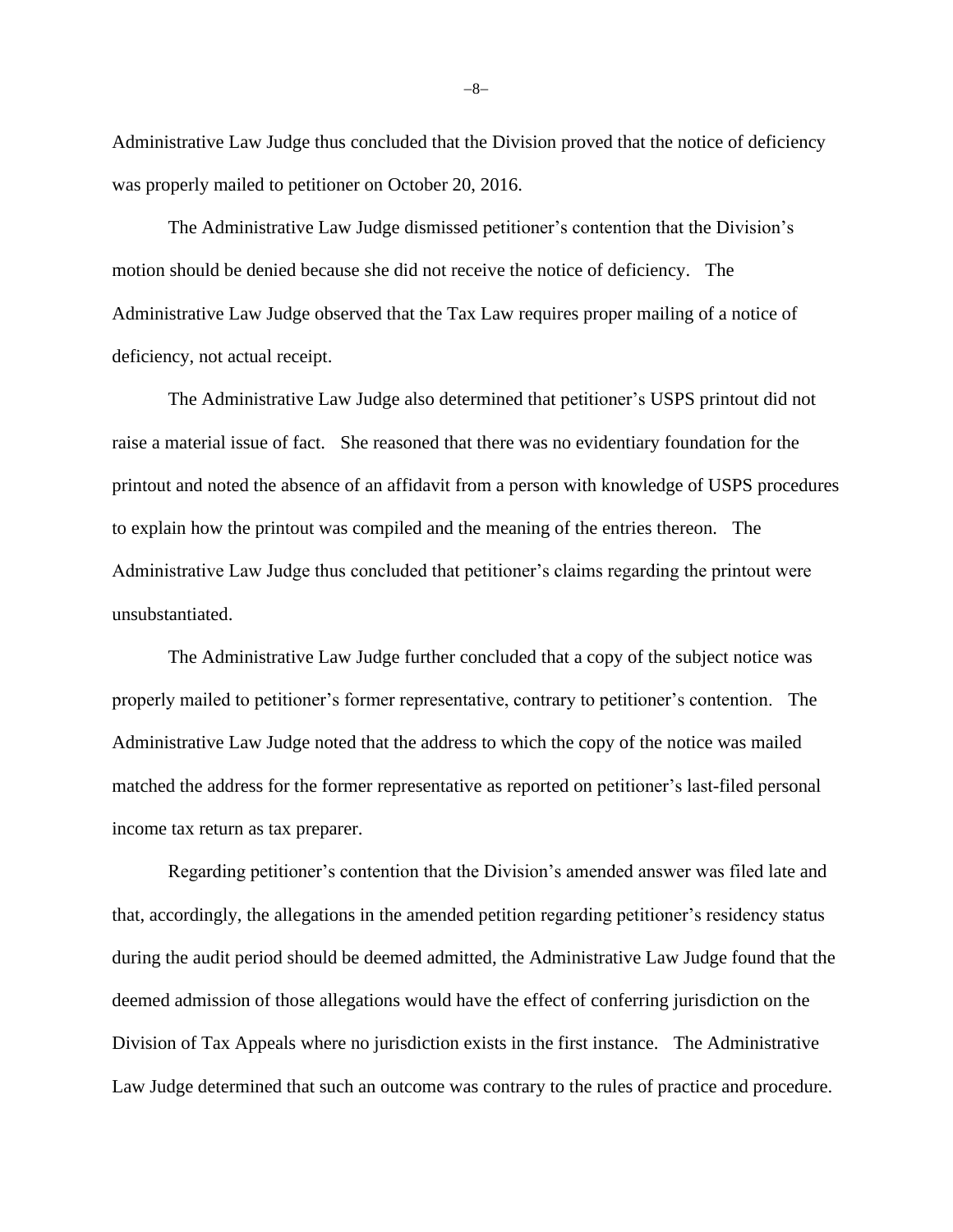The Administrative Law Judge thus concluded that the petition in the present matter, filed on February 21, 2017, was filed beyond the 90-day limitations period. Accordingly, she dismissed the petition.

#### *ARGUMENTS ON EXCEPTION*

Petitioner continues to assert that the Division failed to meet its burden to show that the notice of deficiency was properly issued to petitioner and her representative.

As she did in opposition to the notice of intent to dismiss, petitioner argues that the Division submitted inconsistent affidavits related to the mailing of the notice and that it failed to address or reconcile such discrepancies. Petitioner notes that the Koslow affidavit, submitted in support of the notice of intent, references an August 22, 2016 mailing date (*see* finding of fact 2), while the remaining affidavits and documents submitted refer to an October 20, 2016 mailing date. Petitioner asserts that this inconsistency raises an issue of material fact that should result in the denial of the Division's motion.

The Division responds that the reference to August 22, 2016 in the Koslow affidavit is simply a clerical error and that its status as such is evident from the June 13, 2017 Roach affidavit, the May 17, 2017 Nagengast affidavit, and the CMR, all submitted in support of the notice of intent to dismiss, and all of which indicate an October 20, 2016 mailing date. According to the Division, the presence of the error in the Koslow affidavit does not indicate any disagreement or uncertainty by the Division regarding the date of mailing. The Division further asserts that, after the notice of intent was withdrawn, it brought the motion to dismiss, which is the subject of the present exception, and that the affidavits submitted in support of that motion contain no such error.

−9−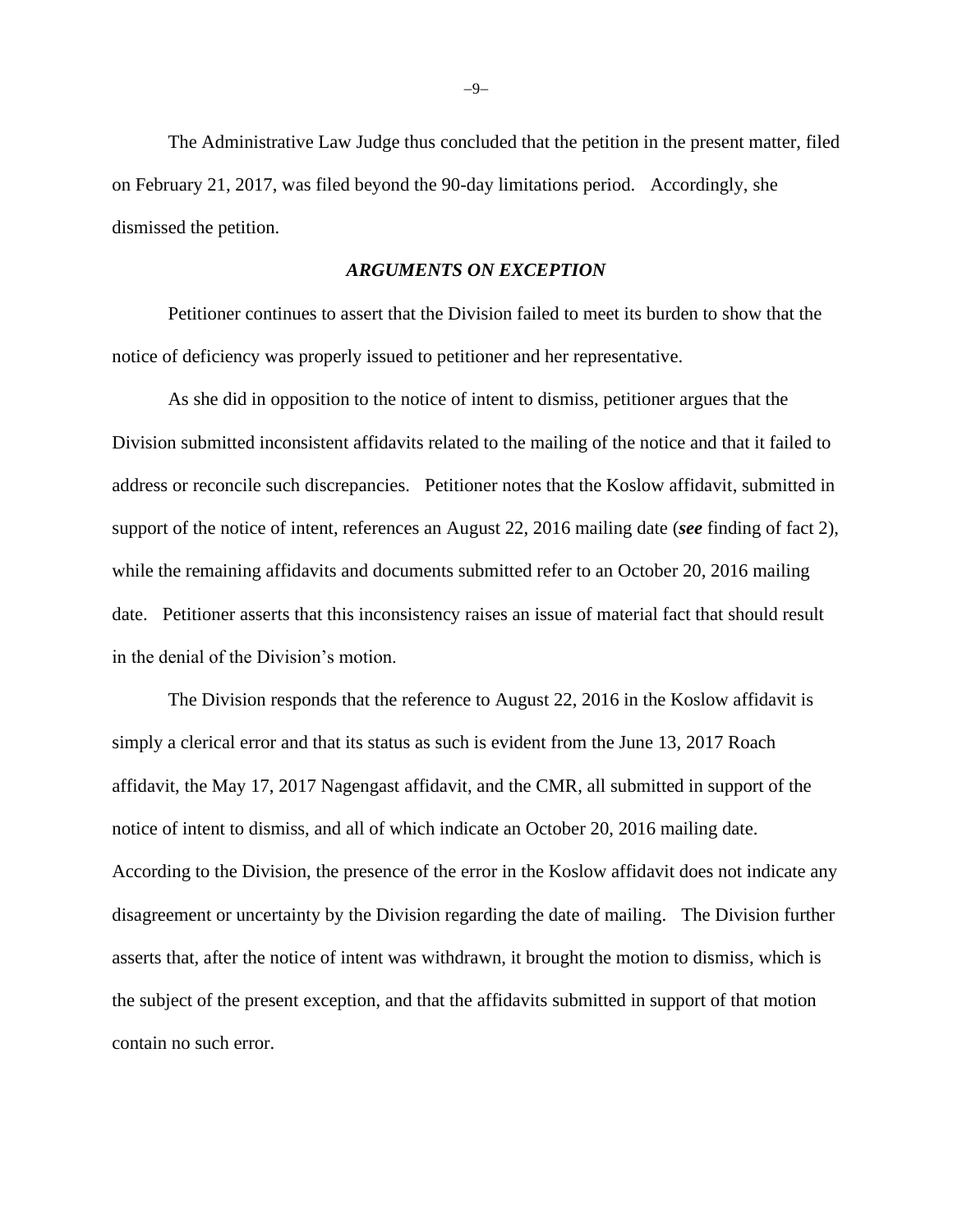Petitioner also continues to argue that the USPS tracking information submitted in opposition to the Division's motion and in support of her cross-motion shows that the Division failed to follow its own standard procedure for delivering mail to the USPS in the mailing of the notice of deficiency. Petitioner seeks to counter the Administrative Law Judge's decision to give no evidentiary weight to the tracking information because petitioner offered no evidence of how the entries on the printout were compiled or what they mean. Petitioner contends that she was under no obligation to do so and notes that the Division offered no evidence in rebuttal to the tracking information and asserts that the printout at least raises an issue of fact that compels denial of the Division's motion.

The Division contends that the Administrative Law Judge properly accorded the USPS tracking information no weight because petitioner's assertions regarding the meaning of that document are unsubstantiated. The Division also notes that it did offer argument in rebuttal to the tracking information.

Additionally, petitioner asserts that the Division knowingly mailed the notice of deficiency to petitioner at an address that was known by the Division to no longer be hers. Petitioner contends that the Division was under an obligation to exercise "reasonable diligence" to ascertain petitioner's correct address and that it failed to do so. Petitioner thus contends that the notice was not properly issued and that the Division's motion should be denied accordingly.

The Division asserts in response that it acted reasonably in attempting to contact petitioner during the audit, but that petitioner and her former representative sought to avoid such contact.

Petitioner also contends that, even if the Division properly issued the notice of deficiency to petitioner, it failed to properly issue a copy of the notice to her former representative. Petitioner asserts that the address used by the Division for her representative in mailing the

−10−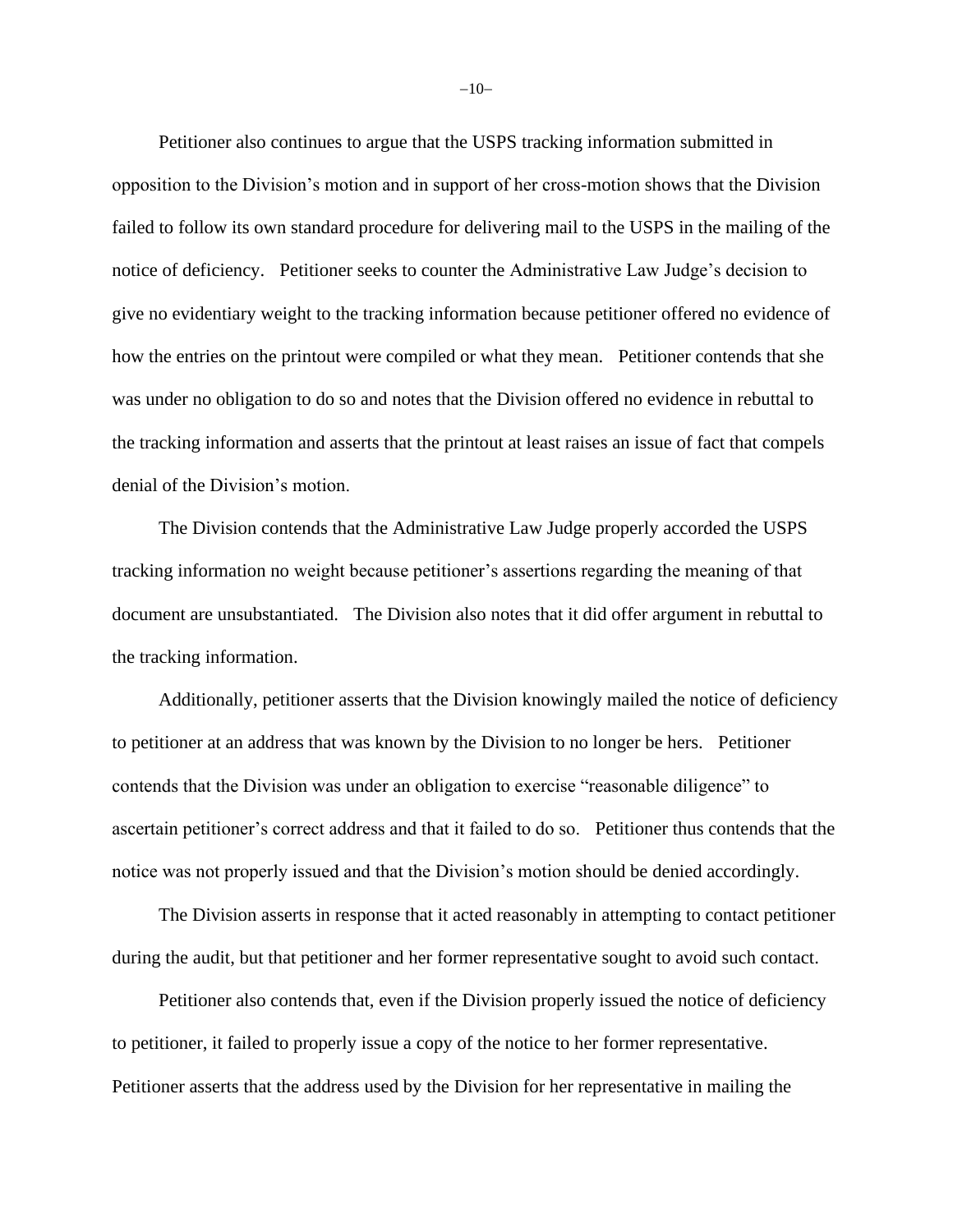notice of deficiency was "abbreviated, incomplete and incorrect." According to petitioner, the 90-day period was thus tolled, and the petition must be deemed timely.

The Division counters that the notice to petitioner's former representative was not improperly addressed.

Pursuant to the foregoing arguments, petitioner contends that the Division has not met its burden to prove proper mailing of the notice of deficiency and that, accordingly, the assessment must be canceled.

The Division asserts that it has shown proper mailing and that, therefore, the Administrative Law Judge properly dismissed the petition. Alternatively, the Division takes the position that the proper remedy where the Division fails to prove proper mailing is a hearing on the merits.

Assuming she prevails on the jurisdictional issue, petitioner asserts that summary determination should be awarded in her favor on the underlying substantive issue of residency. Petitioner's argument is premised on her contention that the Division's answer to her amended petition was filed late. Petitioner notes that the rules of practice and procedure provide that the remedy for a late answer is to deem all material allegations of fact in the petition admitted. According to petitioner, her amended petition's allegations of nonresidency must be deemed admitted and the statutory notices canceled.

The Division contends that, if petitioner is entitled to a hearing on the merits, she is not entitled to summary determination in her favor because its amended answer was not late. Alternatively, the Division contends that the "deemed admitted" remedy for late answers does not apply to amended answers.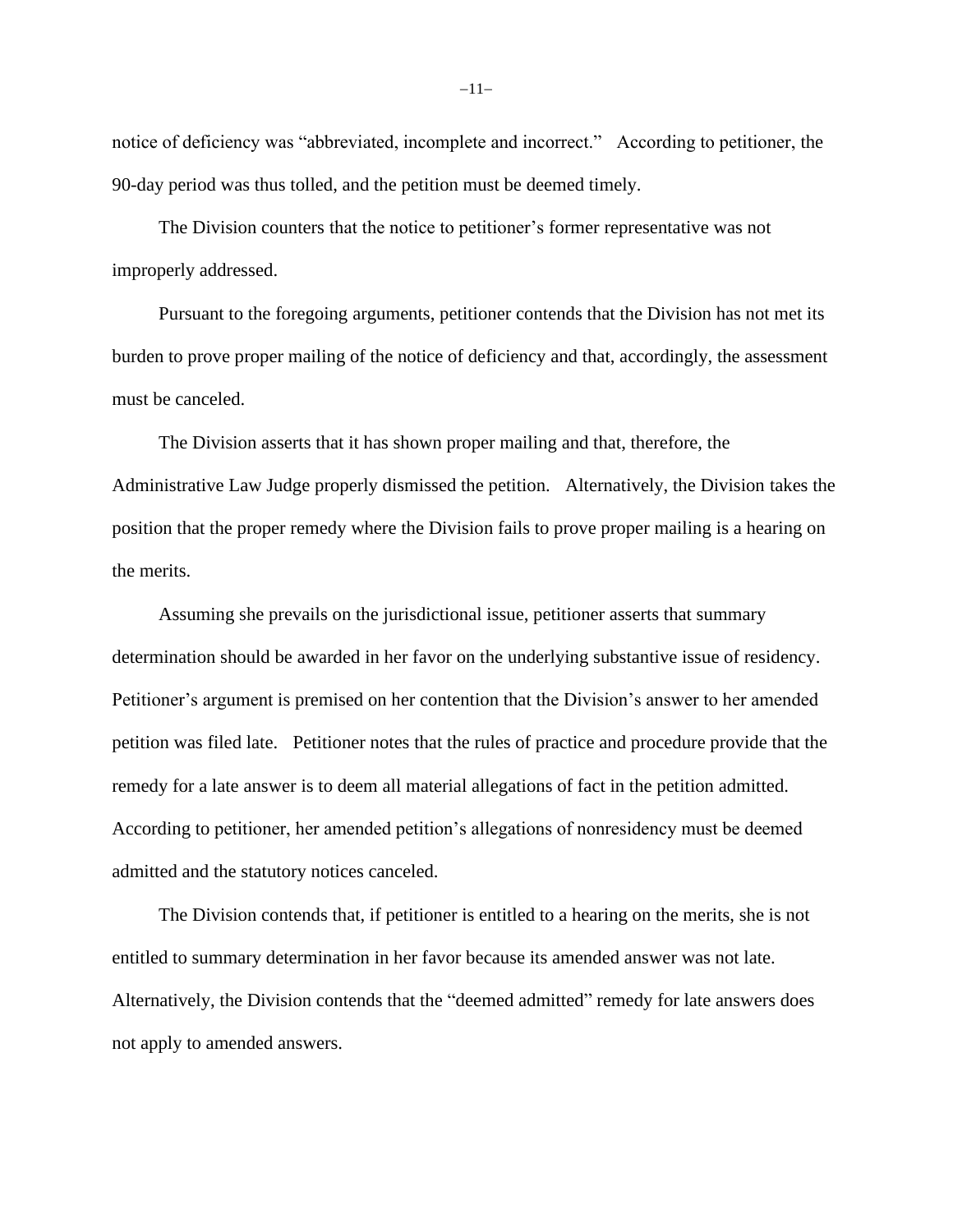#### *OPINION*

The Division brought a motion to dismiss pursuant to 20 NYCRR 3000.9 (a) (1) (ii) or, alternatively, for summary determination under 20 NYCRR 3000.9 (b). Petitioner filed papers in opposition to the Division's motion and brought a cross motion for summary determination. A motion to dismiss, rather than a motion for summary determination, is appropriate where, as here, the threshold issue is whether a petition has been timely filed with the Division of Tax Appeals. The standard of review on a motion to dismiss is the same as that for summary determination (*Matter of Nwankpa*, Tax Appeals Tribunal, October 27, 2016). Such a motion "shall be granted if, upon all the papers and proof submitted, the administrative law judge finds that it has been established sufficiently that no material and triable issue of fact is presented" (20 NYCRR 3000.9 [b] [1]). Motions to dismiss and motions for summary determination are subject to the same provisions as motions to dismiss and motions for summary judgment brought under CPLR §§ 3211 and 3212, respectively (20 NYCRR 3000.9 [c]).

The Court of Appeals has summarized the well-established standard for granting a motion for summary judgment as follows:

"To grant summary judgment, it must clearly appear that no material and triable issue of fact is presented. Summary judgment should not be granted where there is any doubt as to the existence of a factual issue or where the existence of a factual issue is arguable. On summary judgment, facts must be viewed in the light most favorable to the non-moving party and the proponent of a summary judgment motion must make a prima facie showing of entitlement to judgment as a matter of law, tendering sufficient evidence to demonstrate the absence of any material issues of fact" (*Matter of New York City Asbestos Litigation*, 33 NY3d 20, 25-26 [internal citations and quotations omitted] [2019]).

When the Division determines a deficiency of personal income tax, it may mail a notice of deficiency to a taxpayer (Tax Law § 681 [a]). Such a notice must be mailed by certified or registered mail to the taxpayer at his or her last known address (*id.*). If properly mailed, a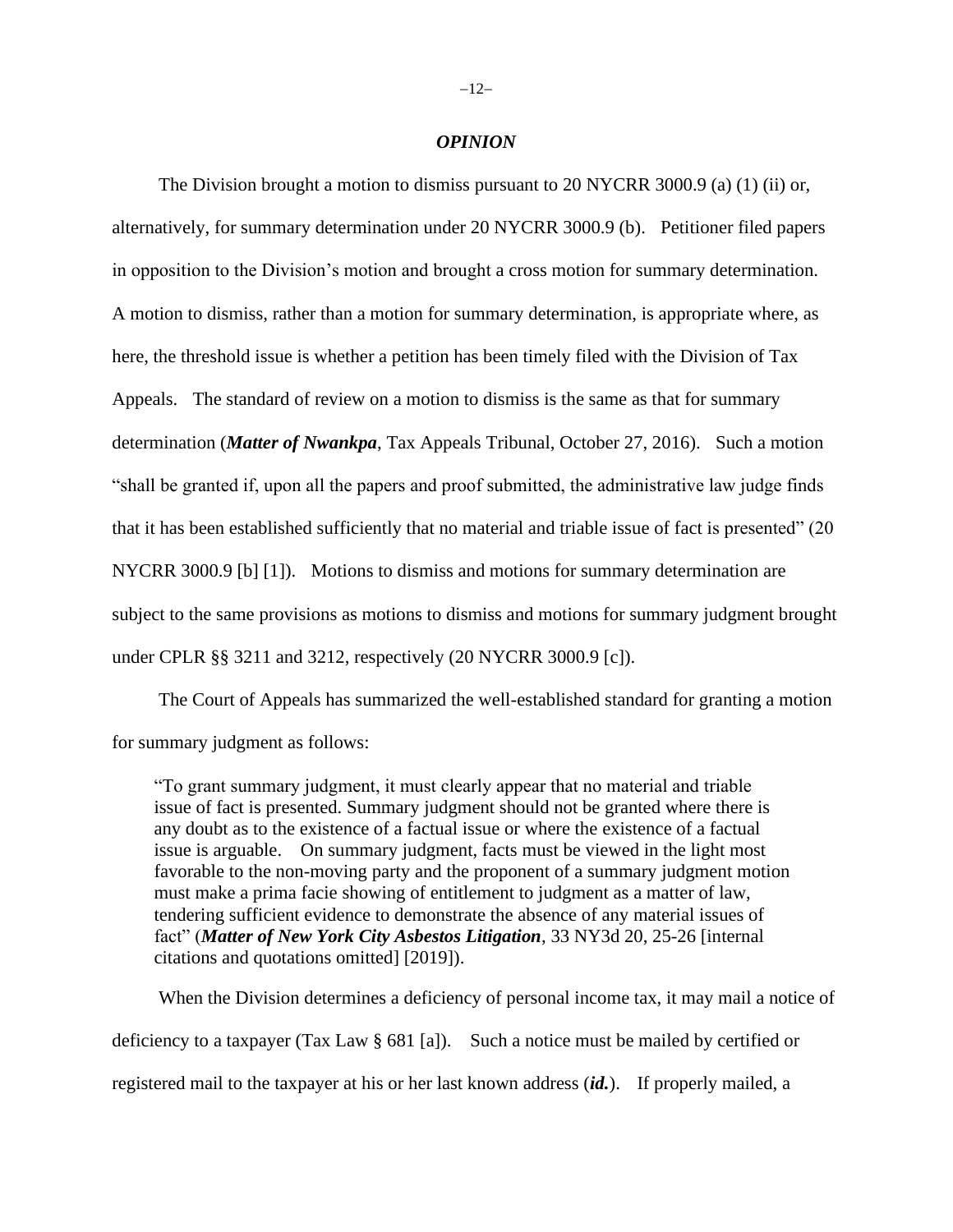taxpayer's actual receipt of a notice of deficiency is not required (*Matter of Olshanetskiy*, Tax Appeals Tribunal, February 28, 2019). With exceptions not relevant here, there is a 90-day statutory time limit for filing a petition following the issuance of a notice of deficiency (Tax Law §§ 681 [b], 689 [b]). There is also a 90-day time limit to file a request for conciliation conference with BCMS, if a taxpayer so chooses (Tax Law § 170 [3-a] [a]). A notice of deficiency becomes an assessment subject to collection unless the taxpayer files a timely petition or a timely request for conciliation conference (Tax Law § 681 [b]). The Division of Tax Appeals lacks jurisdiction to consider the merits of a late-filed protest (*see Matter of Lukacs*, Tax Appeals Tribunal, November 8, 2007; Tax Law § 2006 [4]).

Where the timeliness of a taxpayer's petition is in question, the Division has the burden to prove the date and fact of mailing of the relevant statutory notice, by certified or registered mail (*see Matter of Katz*, Tax Appeals Tribunal, November 14, 1991). A statutory notice is mailed when it is delivered to the custody of the USPS for mailing (*Matter of Novar TV & Air Conditioner Sales & Serv., Inc*., Tax Appeals Tribunal, May 23, 1991). The Division must show proof of a standard mailing procedure and proof that such procedure was followed in the instance in question (*see Matter of New York City Billionaires Constr. Corp.*, Tax Appeals Tribunal, October 20, 2011). The Division may meet this burden by "producing affidavits from individuals with the requisite knowledge of mailing procedures and a properly completed CMR (citations omitted)" (*Matter of Balan*, Tax Appeals Tribunal, October 27, 2016).

In her order withdrawing the notice of intent, the Administrative Law Judge found that the contradiction between the Division's employee affidavits regarding the date of mailing raised a question of fact as to whether the Division's standard mailing procedures were followed in this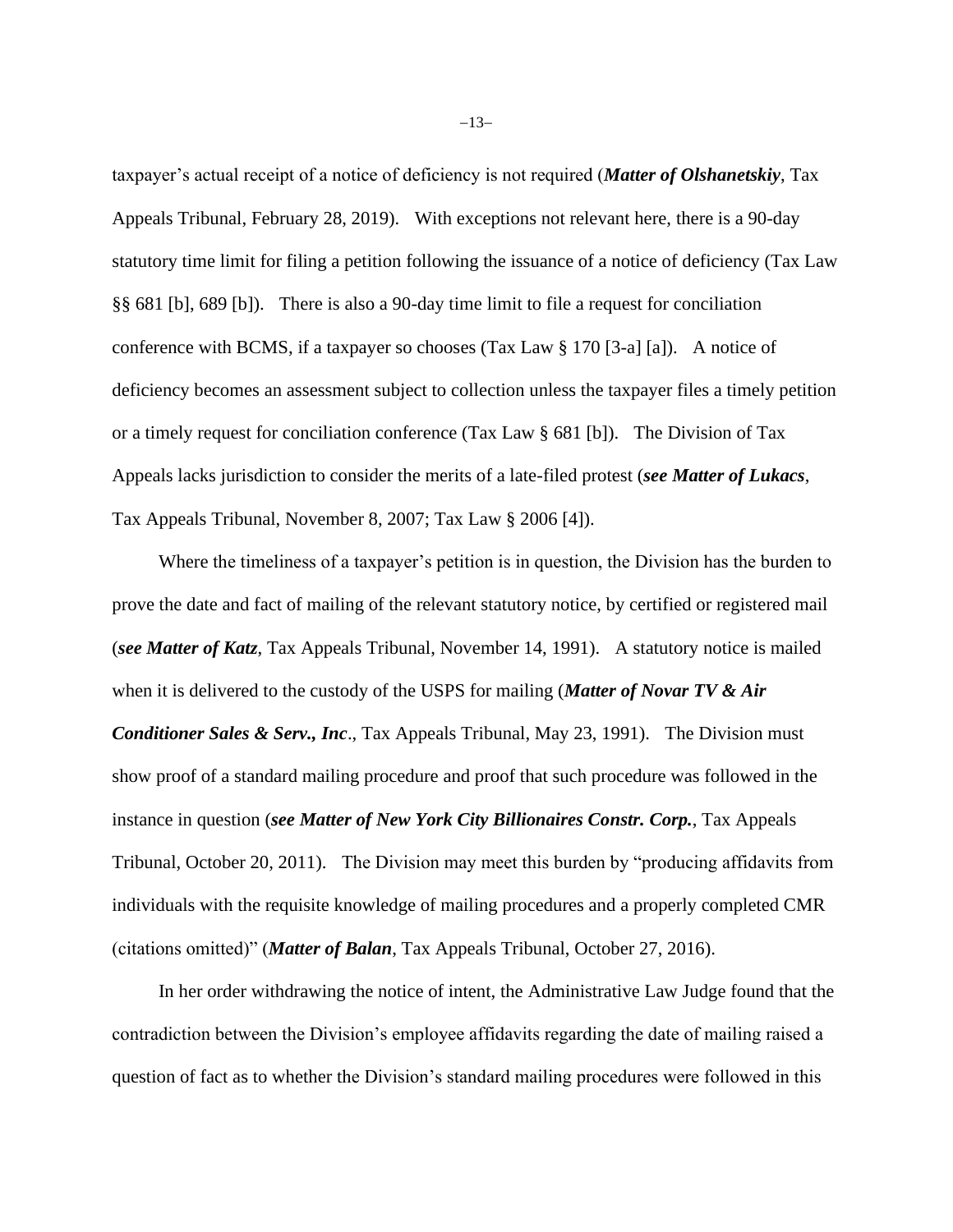case (*see* finding of fact 2). Petitioner asserts that this contradiction remains unreconciled. Although petitioner complains that the Administrative Law Judge did not address this point in the determination, petitioner herself did not raise it in opposing the motion to dismiss. She raises it on exception, however, and as it is a legal issue, we address it here (*Matter of Horn*, Tax Appeals Tribunal, April 20, 2017 [new legal issues can be raised on exception]).

As noted, the Division argues that a close review of the evidence submitted in support of the notice of intent shows that the August 22, 2016 mailing date referred to in the Koslow affidavit is simply a clerical error. The Division also asserts that the affidavits submitted in support of its motion to dismiss contain no such error.

The Division has not offered any evidence to directly explain the references to August 22, 2016 in the Koslow affidavit. Rather, the Division's argument requires that we infer from other evidence in the record that the Koslow affidavit's August 22, 2016 references are erroneous. The Division thus urges us to resolve the contradiction by discounting the Koslow affidavit. "The function of a court on a motion for summary judgment is not to resolve issues of fact or determine matters of credibility, but merely to determine whether such issues exist" (*Castlepoint Ins. Co. v Command Sec. Corp.*, 144 AD3d 731, 733 [2d Dept 2016]). We acknowledge that the contradiction in the Division's evidence might well be the result of a clerical error, considering particularly that the CMR appears to have been properly completed (*Matter of Modica*, Tax Appeals Tribunal, October 1, 2015 [properly completed CMR is highly probative evidence of the fact and date of mailing]). It is inappropriate, however, to resolve this question in the context of a motion to dismiss. Employee affidavits are, generally, a necessary component of the Division's proof in a timeliness case to show that it has a standard mailing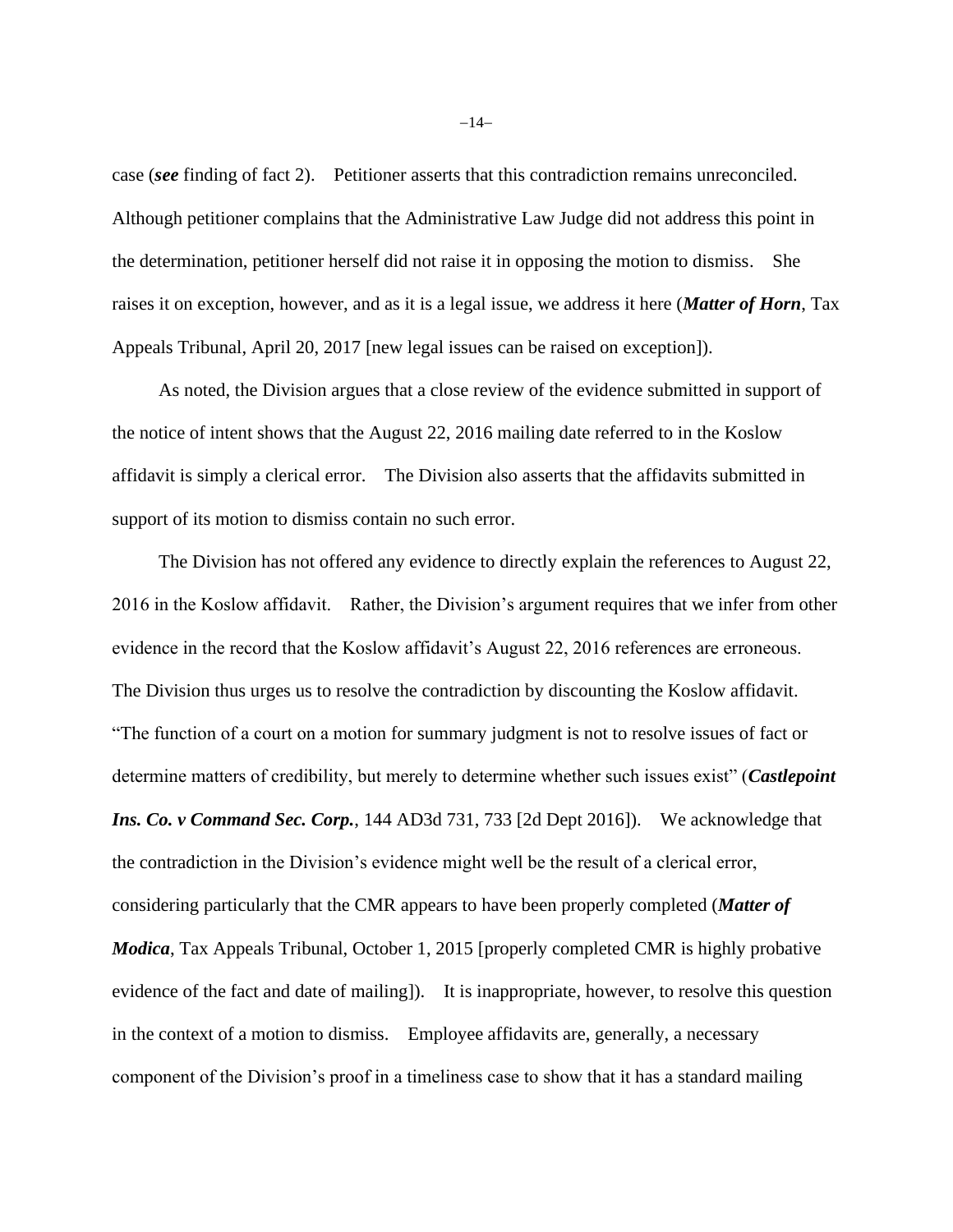procedure and that such procedure was followed in each case (*Matter of Balan*). Here, the Division's employee affidavits are contradictory and the Koslow affidavit does not accurately describe the CMR. Hence, there is at least a doubt as to the material and triable issue of whether the Division's standard mailing procedure was followed in this case (*Moskowitz v Garlock*, 23 AD2d 943, 944 [3d Dept 1965] [summary judgment should not be granted where there is any doubt as to the existence of a triable issue]).

We note also that the affidavits submitted in support of the Division's motion to dismiss do not solve the Division's proof problem, as the Koslow affidavit remains part of the record and its references to August 22, 2016 remain unexplained.

Accordingly, viewing the evidence in a light most favorable to petitioner, we find that an issue of material fact exists in the present matter and that the Division has thus failed to make a prima facie showing of entitlement to judgment as a matter of law. Its motion to dismiss must therefore be denied.

As we have denied the Division's motion to dismiss, we do not address the remaining issues raised by petitioner on exception.

Accordingly, it is ORDERED, ADJUDGED and DECREED that:

1. The exception of Patricia Marrero is granted to the extent indicated in paragraph 3 below;

2. The determination of the Administrative Law Judge is reversed; and

3. This matter is remanded to the Administrative Law Judge for further proceedings on the issue of the timeliness of the petition, and if determined to be appropriate, a determination on the merits.